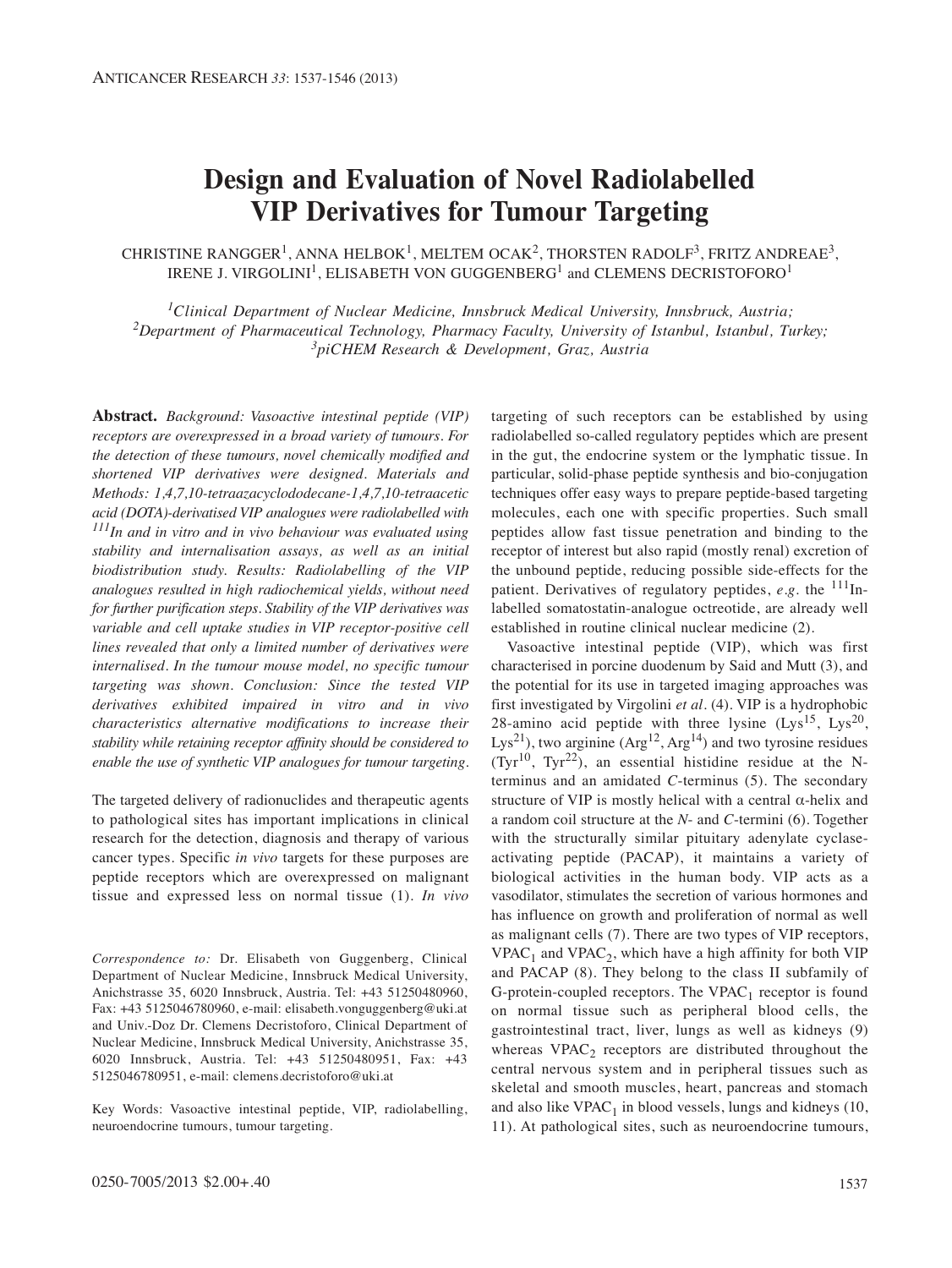adenocarcinomas, melanomas, breast cancer, pancreatic carcinomas, non-small cell lung cancer (NSCLC) or neuroblastomas, the  $VPAC_1$  receptor type is mainly expressed (12). Exceptions are benign smooth muscle tumours, so-called leiomyomas, where mostly  $VPAC<sub>2</sub>$ receptors have been detected. Using these G-protein-coupled VIP receptors as targets for imaging and therapeutic approaches is very attractive as they are expressed at high densities on more tumour types and at higher densities than the gold-standard somatostatin receptor (13). However, the overexpression of VIP receptors in normal tissue such as lungs, central nervous system, intestine or liver may affect the clinical usefulness of VIP derivatives (14).

In a number of clinical studies, various VIP derivatives radiolabelled with different radionuclides have been used for tumour imaging of a broad variety of cancer types (9, 15, 16). The two tyrosine residues at position 10 and 22 in VIP enable labelling with  $123I$  using the direct labelling approach (17).  $123$ I-VIP scintigraphy has been used to image endocrine tumours of the gastrointestinal tract, pancreatic cancer, colorectal cancer and liver cancer. However, the usage of 123I-VIP in clinical routine has been limited by the complex radiolabelling procedures and purification steps involved and the expensiveness and availability of  $^{123}I$ , which is a cyclotron-produced radionuclide. Indirect labelling approaches using bifunctional coupling agents allowing labelling with different radiometals has advantages over direct labelling approaches because they allow a more stable labelling with a so-called residualising label. After receptormediated internalisation into the target cell, the peptide undergoes lysosomal degradation and the radiometal chelator complex is trapped inside the cell  $(18)$ . <sup>99m</sup>Tc-VIP derivatives have been used for the imaging of colorectal cancer and showed promising results in experimental animal models (19). Radiolabelling with positron-emitting radionuclides allowing highly sensitive positron-emission tomographic (PET) imaging was also investigated, showing promising results (20). Moody *et al.* labelled a VIP analogue with <sup>18</sup>F to examine its ability to localise breast cancer (7). Thakur *et al.* (21) and Zhang *et al.* (22) used  $^{64}$ Cu-labelled VIP derivatives for PET imaging of breast and prostate cancer.

Nevertheless, VIP is a pharmacologically potent molecule and even low doses in the sub-microgram range produce toxic effects, including hypertension, diarrhoea and bronchospasm (23). Therefore efficient and often challenging purification of the radiolabelled product is crucial in order to reduce adverse pharmacological side-effects (14). Another disadvantage is the rapid *in vivo* degradation of native VIP by proteolytic digestion and endopeptidases, leading to an *in vivo* half-life of less than one min (24, 25). Common ways of overcoming such stability issues are the alteration of the peptide sequence of the natural peptide, an approach which has been investigated in this study, or to use carrier molecules, such as nanoparticles, which encapsulate the peptide and protect it from enzymatic degradation (26).

The aim of the present work was the synthesis and characterisation of new VIP analogues with specific chemical modifications in their peptide sequence allowing conjugation with 1,4,7,10-tetraazacyclododecane-1,4,7,10-tetraacetic acid (DOTA) suitable for labelling with different trivalent radiometals. We investigated minor modifications in the peptide sequence in an attempt to improve the *in vivo* stability and especially designed a shortened VIP analogue. Since it is known that  $His<sup>1</sup>$  plays a major role in the biologic activity of VIP (27), the chelator DOTA was positioned either at the *N*terminus using an unnatural amino acid as linker, or to the εamino function of lysine at the *C*-terminus to study the influence of the positioning of DOTA on the receptor interaction. The improved *in vitro* stability of the modified derivatives was examined by incubation in a buffered salt solution, a solution containing a chelating agent to test the propensity to transchelation and fresh human serum to evaluate the biological stability against enzymatic degradation. The *in vitro* binding properties of the VIP derivatives were tested on VIP receptor-positive rat lung membranes using <sup>125</sup>I-VIP as a competitor. Cell uptake studies were performed with Chinese hamster ovary cells stably transfected with human VIP receptors (VPAC<sub>1</sub>/VPAC<sub>2</sub>). In the initial biodistribution study performed with the shortened VIP analogues,  $^{111}$ In-DOTA-VIP-A7 and <sup>111</sup>In-VIP-A7-DOTA, the tumour targeting properties in a PANC-1 mouse tumour model were investigated.

# **Materials and Methods**

Unless stated otherwise, reagents were of analytical grade, obtained from Sigma-Aldrich (Vienna, Austria) or VWR International GmbH (Vienna, Austria) and used as supplied with no further purification. 111In chloride was bought either from PerkinElmer (Waltham, MA, USA) or Mallinckrodt Medical BV (Petten, the Netherlands) and 125I-VIP was purchased from GE Healthcare (Little Chalfont, UK).

Cell culture media, including Gibco® Ham's F12 Nutrient Mixture and Gibco Roswell Park Memorial Institute 1640 (RPMI 1640), Gibco fetal bovine serum, penicillin/streptomycin and penicillin/streptomycin/glutamine solutions (all Life Technologies, Carlsbad, CA, USA) were obtained from Thermo Fisher Scientific (Waltham, MA, USA).

Radioactivity measurements were carried out using the 2480 WIZARD2 Automatic Gamma Counter from PerkinElmer.

*Synthesis of VIP derivatives.* Based on natural VIP, seven different DOTA-conjugated VIP derivatives were synthesised. Modifications were the introduction of the oxidised form of methionine (Met) [M(O)] and the substitution of alanine with diphenylalanine (Dip). To minimise sterical influence on receptor binding, DOTA conjugation at the *N*-terminus was performed using the unnatural amino acid aminohexanoic acid (Ahx) as linker, whereas at the *C*terminus, the side chain ε-amino function of an additional lysine residue was used. Besides introduction of the oxidised Met residue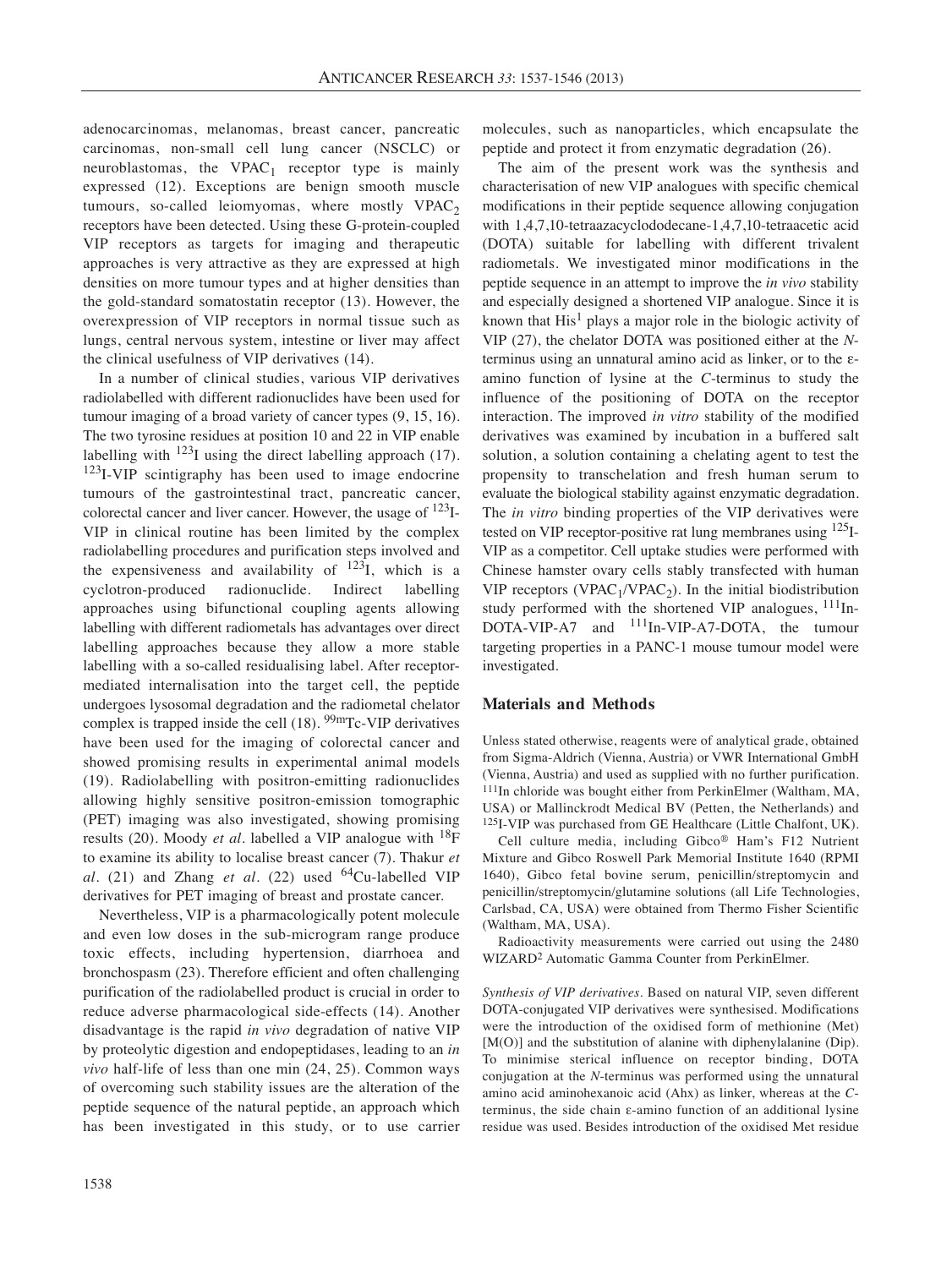|                                                          |  |  |  | 5 |  |  | 10 |  |  | 15 |  |                                                         |  | 20 |  |  | 25 |  |                                                                                                                                                                                            |
|----------------------------------------------------------|--|--|--|---|--|--|----|--|--|----|--|---------------------------------------------------------|--|----|--|--|----|--|--------------------------------------------------------------------------------------------------------------------------------------------------------------------------------------------|
| <b>VIP</b>                                               |  |  |  |   |  |  |    |  |  |    |  | H S D A V F T D N Y T R L R K Q M A V K K Y L N S I L N |  |    |  |  |    |  | NH <sub>2</sub>                                                                                                                                                                            |
| Natural VIP<br>VIP-DOTA                                  |  |  |  |   |  |  |    |  |  |    |  |                                                         |  |    |  |  |    |  |                                                                                                                                                                                            |
| Oxidised form of Met<br>$DOTA-VIP-M(O)$<br>VIP-M(O)-DOTA |  |  |  |   |  |  |    |  |  |    |  |                                                         |  |    |  |  |    |  | DOTA Ahx - - - - - - - - - - - - - - - - M(O) - - - - - - - - - - - - - - - - NH <sub>2</sub><br>Ac - - - - - - - - - - - - - - - - $M(O)$ - - - - - - - - - - - - K(DOTA)-NH <sub>2</sub> |
| Dip at position 18<br>DOTA-VIP-A6<br>VIP-A6-DOTA         |  |  |  |   |  |  |    |  |  |    |  |                                                         |  |    |  |  |    |  | DOTA Ahx - - - - - - - - - - - - - - - - - Dip - - - - - - - - - - - - NH <sub>2</sub><br>Ac - - - - - - - - - - - - - - - - Dip - - - - - - - - - - - - - K(DOTA)-NH <sub>2</sub>         |
| Shortened VIP<br>DOTA-VIP-A7<br>VIP-A7-DOTA              |  |  |  |   |  |  |    |  |  |    |  |                                                         |  |    |  |  |    |  | DOTA - - - - - - - - - Dip - - - - - - - - - -<br>NH <sub>2</sub><br>Ac - - - - - - - - Dip - - - - - - - - - - K(DOTA)-NH <sub>2</sub>                                                    |

Table I. *Peptide sequences of the seven VIP analogues.*

Ac: Acetyl; Ahx: 6-aminohexanoic acid; Dip: diphenylalanine; DOTA: 1,4,7,10-tetraazacyclododecane-1,4,7,10-tetraacetic acid; M(O): oxidised form of methionine; Met: methionine; VIP: vasoactive intestinal peptide.

or a hydrophobic Dip in the proximity of Met, an *N*-terminally truncated peptide sequence was also investigated (VIP-A7). The detailed peptide sequences of the different VIP analogues are displayed in Table I.

The synthesis of the various VIP derivatives was performed using a solid-phase peptide synthesis technique and a 9-fluorenylmethyloxycarbonyl (Fmoc)-strategy with a commercially available batch peptide synthesizer (PSSM-8; Shimadzu, Kyoto, Japan). In situ activation was carried out by using hydroxybenzotriazole/*N,N*' diisopropylcarbodiimide. Briefly, during synthesis the growing peptide chain was covalently fixed on a polymeric carrier *via* its *C*terminus. To obtain the *C*-terminal carboxamide after resin cleavage, an appropriate anchor group (peptide-amide linkage) was used at the polymeric support (TentaGel® S RAM resin; RAPP Polymer, Tuebingen, Germany). The temporary Fmoc protection group was cleaved with 30% piperidine in *N,N*-dimethylformamide. The side chain protection for Asn, Gln, His, Ser, Tyr, Thr, Asp, Arg and Lys was either trityl, tert-butyl, tert-butyloxycarbonyl (Boc) or 2,2,4,6,7 pentamethyldihydrobenzofuran-5-sulfonyl (Pbf). For derivatives with DOTA conjugated to the *C*-terminus using an additional lysine, the ε-amino function was protected with *N*-[1-(4,4-dimethyl-2,6 dioxocyclohex-1-ylidene)ethyl] (Dde). The primary amino function of the last amino acid in VIP-DOTA was protected with Boc. Reagents were used in a 5-fold excess and at high concentrations to drive reactions as close to completion as possible. VIP-M(O)-DOTA, VIP-A6-DOTA and VIP-A7-DOTA were acetylated at the *N-*terminus using a mixture of pyridine/acetic anhydride (10:1). For DOTA-VIP-M(O) and DOTA-VIP-A6, the unnatural amino acid Ahx acted as a linker at the *N*-terminus.

As already mentioned the position of DOTA was varied in the derivatives. Conjugation of DOTA after completion of the synthesis of the peptide sequence was carried out as follows.

*Conjugation of the tert-butyl-protected DOTA ligand via the εamino function of Lys [VIP-DOTA, VIP-M(O)-DOTA, VIP-A6- DOTA, VIP-A7-DOTA]:* The removal of the Dde protection group of Lys was performed using a mixture of 2% hydrazine hydrate solution in 1-methyl-2-pyrrolidinone. The progress was followed by a test cleavage [high pressure liquid chromatography (HPLC) and mass spectrometry (MS)]. After successful side chain deprotection, the *tert-*butyl-protected DOTA-ligand, 1,4,7,10-tetraazacyclododecane-1,4,7-tris(t-butyl acetate)-10-acetic acid, was coupled to the resin by help of benzotriazole-1-yl-oxy-tris-pyrrolidinophosphonium hexafluorophosphate (PyBOP), followed by another test cleavage to control completeness of the coupling.

*Conjugation of the DOTA ligand via the N-terminus [DOTA-VIP-M(O), DOTA-VIP-A6, DOTA-VIP-A7]:* The *tert*-butyl-protected DOTA was coupled to the resin-attached peptide *via* PyBOP activation. Completeness of synthesis was controlled by test cleavage.

Cleavage from the resin as well as side chain deprotection was performed in one step using a mixture of 94% trifluoroacetic acid with 2.5% water, 2.5% 1,2-ethanedithiol and 1% trifluoroisopropylsilane. After cleavage, the mixture was filtered *via* a sintered glass funnel and the filtrate was concentrated before the peptide was precipitated by adding diethyl ether to the cold solution. Repeated washing of the precipitate with cold diethyl ether, followed by dissolving the peptide in water and freeze-drying resulted in a white to off-white lyophilisate. Purity and identity of the crude product were determined by reversedphase HPLC and MS. The purification of the crude peptide was carried out using a preparative reversed-phase HPLC system (LC-8A preparative liquid chromatograph; Shimadzu, Kyoto, Japan) with an appropriate gradient system containing water/acetonitrile mixtures using trifluoroacetic acid as ion pairing agent. All fractions which met the specifications for HPLC purity were pooled, solved in water and lyophilised to give the peptide as a trifluoroacetic acid salt.

*Radiolabelling.* For radiolabelling with 111In chloride at high radiochemical yield the DOTA-conjugated VIP derivatives (70 μg) were incubated with 35 to 50 μl 111In chloride solution (approximately 60 MBq in 0.05 M hydrogen chloride) and 50 μl buffer solution containing sodium acetate trihydrate (0.40 M) and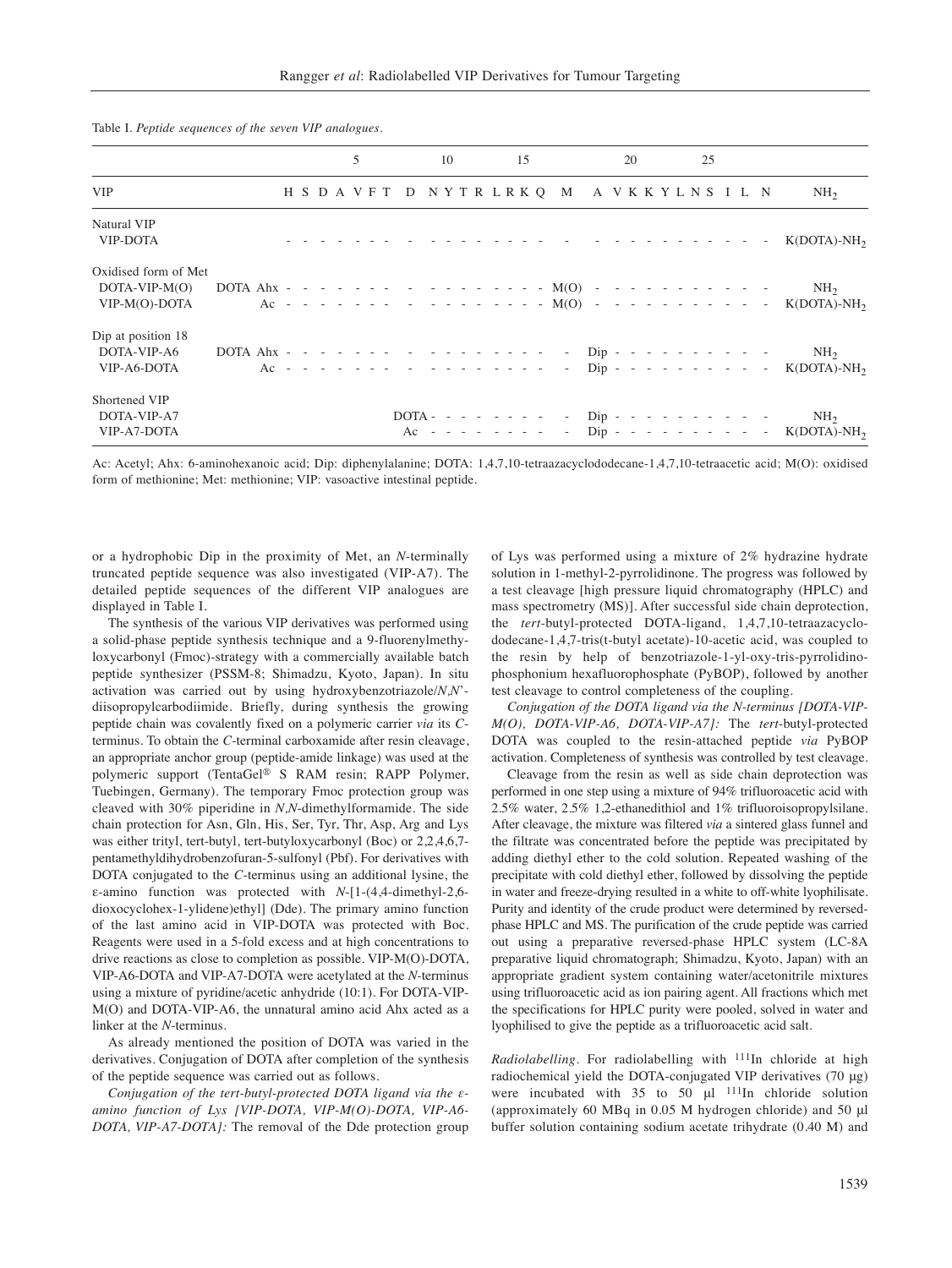gentisic acid (0.24 M) adjusted to pH 5.0. The labelling solution (total volume 150 μl) was then left to react for 25 min at 95˚C.

Radiochemical yield was assessed by reversed-phase HPLC on a Dionex P680 HPLC pump with a Dionex UVD 170 U UV/VIS detector (Dionex, Germering, Germany) and a Bioscan radiometric detector (Bioscan, Inc, Washington, D.C., USA). A Nucleosil® 120- 5 C18 250×4.6 mm column (Macherey-Nagel GmbH & Co. KG, Dueren, Germany), with flow rates of 1.5 ml/min and UV detection at 220 nm were employed with the following gradient: acetonitrile (ACN)/0.1% trifluoroacetic acid/water: 0-15 min 0% ACN, 15-19 min 60% ACN, 19-22 min 0% ACN.

*Cell culture.* All cell lines were purchased from the European Collection of Cell Cultures (Salisbury, UK). For internalisation studies, Chinese hamster ovary cells stably transfected with human  $VPAC<sub>1</sub>$  or  $VPAC<sub>2</sub>$  receptors were cultured in tissue culture flasks (Cellstar®; Greiner Bio–One, Kremsmuenster, AUT) and Ham's F12 medium supplemented with 10% volume/volume (v/v) heatinactivated fetal bovine serum and 1% (v/v) penicillin/streptomycin solution. Human pancreatic duct epithelioid carcinoma cells (PANC-1) were also grown in tissue culture flasks (Greiner Bio–One) and maintained in RPMI-1640 supplemented with 10% (v/v) heatinactivated fetal bovine serum and  $1\%$  (v/v) penicillin/streptomycin/ glutamine solution. Both cell lines were grown to confluence at 37˚C in a humified atmosphere of 95% air/5% carbon dioxide. Culture media were replaced every two days.

*In vitro characterisation. Distribution coefficient:* Approximately 5 kBq of 111In-labelled VIP derivatives diluted in 0.5 ml phosphate dihydrate/1.4 mM monopotassium phosphate/136.9 mM sodium chloride phosphate-buffered saline (PBS; pH 7.4) were added to 0.50 ml octanol. The mixture was then vigorously vortexed for 15 min. Subsequently, triplicates of both the aqueous and octanol layer were collected in plastic vials. Radioactivity of the samples was measured in a gamma counter and the distribution coefficient was calculated.

*Stability studies:* The *in vitro* stability of 111In-labelled VIP analogues was tested by incubation in PBS, a PBS solution containing 4 mM diethylenetriaminepentaacetic acid (DTPA), and in fresh human serum at 37˚C over a period of 24 h. The radioligands were incubated at a concentration of 1.5 μM and at preselected time points aliquots of PBS and DTPA solution were injected directly into the reversed-phase HPLC system to analyse the stability of the radiometal complex. The serum samples were precipitated with acetonitrile and centrifuged at 19,745× *g* for three min. Supernatant was taken off the vial and injected into the HPLC system to investigate the stability of the radiopeptides against enzymatic degradation.

*Competitive binding studies:* Three adult female Lewis rats of about 300 g (Charles River Laboratories, Sulzfeld, Germany) were used for the extraction/preparation of membrane fractions from pulmonary tissue known to express both VIP receptor subtypes (28). All procedures were performed according to the current international legislation and the Austrian animal protection law. Rats were anesthetised and sacrificed by intravenous injection of an overdose of the anaesthetic Thiopental (10 mg/kg BW). Lungs were excised and immediately put into ice-cold Hank's balanced salt solution containing 2 ml penicillin/streptomycin/neomycin solution and 0.2 ml aprotinin solution. Subsequently, lungs were homogenised using an Ultra-Turrax homogenizer (IKA

Labortechnik, Staufen, Germany) followed by a centrifugation step at 500× *g* for 10 min at 4˚C. Thereafter, the supernatant was removed and placed on ice. The remaining pellet was resuspended in 20 ml homogenisation buffer of 25 mM tris(hydroxymethyl) aminomethane buffer (pH 7.5) containing 0.3 M sucrose, 1 mM ethylene glycol tetraacetic acid, 0.25 mM phenylmethylsulfonyl fluoride and 0.5 ml aprotinin solution. The homogenate was centrifuged again at 500× *g* for 10 min at 4˚C. This procedure was repeated three times. The combined supernatant was then centrifuged at  $48,000 \times g$  for  $45$  min at  $4^{\circ}$ C. The supernatant was discarded and the pellet was washed twice with washing buffer of 50 mM tris(hydroxymethyl)aminomethane buffer (pH 7.5) containing 5 mM magnesium chloride, 0.01 mM bacitracin solution, 25 mM phenylmethylsulfonyl fluoride and 2.5 ml aprotinin solution. The final pellet was resuspended in 1 to 2 ml washing buffer and protein concentration of the sample was determined using a spectrometric method (Bradford assay). The membranes were distributed into tubes, each aliquot containing enough protein for one binding assay.

The *in vitro* receptor binding affinity of native VIP (control) and the seven VIP analogues was determined in competition with 125I-VIP. One day before the experiment, 96-well Nunc® multiscreen plates (Thermo Fisher Scientific) were coated with 1% polyethylenimine in water for 2-3 h at room temperature to reduce nonspecific binding of radioligand to the wells. Each well was then washed twice with water and the multiscreen plates were put in an oven (37˚C) and left to dry overnight. Thereafter, wells were washed with 250 μl ice-cold dilution buffer of 20 mM 4-(2-hydroxyethyl)- 1-piperazine ethanesulfonic acid buffer (pH 7.3) containing 1% bovine serum albumin, 40 μl of 10 M magnesium chloride solution and 40 μl of 14 mM bacitracin-solution. Then 50 μl of different concentrations of native VIP or VIP analogues (0.01 to 1000 nM concentration in the assay) and a fixed concentration of the competing radiolabelled standard (125I-VIP; 30,000 cpm) were put into each well. As a last step 100 μl of lung membrane (40 to 50 μg membrane/well) were added to the wells and the plates were incubated on a shaker for 1 h at room temperature. The reaction was interrupted by rapid filtration of the solution through the filters and rinsing with ice-cold 10 mM tris(hydroxymethyl)aminomethane buffer. Filters were removed and accumulated radioactivity measured in a gamma counter. The half-maximal inhibitory concentration  $(IC_{50})$  values were calculated by fitting the non-linear regression using the Origin Software (OriginLab Corporation, Northampton, MA, USA).

*Internalisation studies:* For determination of the receptor-mediated radioligand uptake,  $VPAC_1$  and  $VPAC_2$  cells were counted to a density of 1.5×106 cells, seeded into 6-well plates (Greiner Bio-One) and left to grow for 48 h. On the day of the experiment, the medium was removed and cells were washed twice with 1 ml ice-cold Ham's F12 medium containing 1% fetal bovine serum. After the addition of 1.2 ml medium, either 150 μl of PBS/0.5% bovine serum albumin solution (total series) or 150 μl of 10 μM VIP (blocking solution; nonspecific series) in PBS/0.5% bovine serum albumin solution was added to each well. Then the corresponding 111In-labelled VIP derivatives (approximately 30,000 cpm; 1 nM) in PBS/0.5% bovine serum albumin solution were added and the plates incubated for 30, 60 or 120 min at 37˚C. Incubation was interrupted by removal of medium and cells were washed twice with 1 ml ice-cold Ham's F12 medium and 1 ml 0.05 M glycine buffer (pH 2.8) was put into each well. After five min incubation, the supernatant (membrane-bound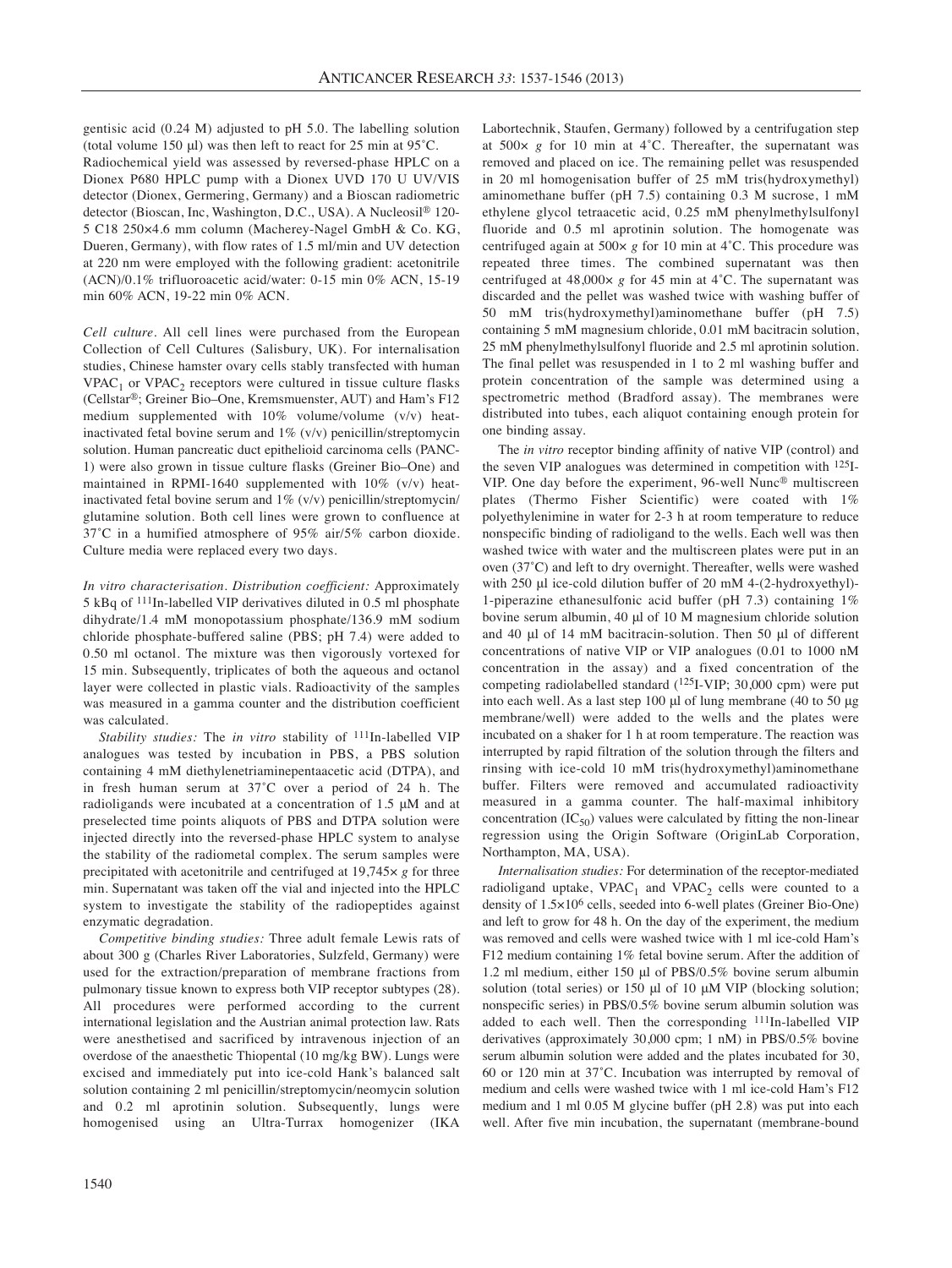radioligand) was collected in plastic vials and the procedure was repeated. Cells were then lysed with 1 ml of 1 N sodium hydroxide solution. Internalised (sodium hydroxide) and membrane-bound (glycine) fractions were determined by measuring radioactivity in a gamma counter. Protein content in the sodium hydroxide fraction was calculated using a spectrometric method (Bradford assay). The internalised activity was expressed as percentage of the total activity per milligram protein.

*In vivo characterisation. Biodistribution studies:* All conducted animal experiments were performed in accordance with the regulations of the Austrian animal protection law and with the permission of the Austrian Ministry of Science (BMWF-66.011/0147-II/10b/2008).

For initial biodistribution studies 6-week-old, female athymic BALB/c nude mice (Charles River Laboratories) were used. Mice were maintained under pathogen-free conditions on a normal *ad libitum* diet. For induction of the tumour xenografts, 5×106 PANC-1 cells were injected subcutaneously into the right hind limb of the mouse. The state of health of the animals and tumour size was checked on a regular basis. The biodistribution studies were performed after two to four weeks when tumours had reached a size of 0.5 to 1 mm<sup>3</sup>. Into a lateral tail vein mice were injected with 0.1 MBq (5 MBq 111In/kg bodyweight; 0.1 μg peptide/mouse) of 111In-DOTA-VIP-A7 or 111In-VIP-A7-DOTA, respectively. During the incubation time, animals were kept warm to avoid hypothermia. At 1 or 4 post injection (*p.i.*) animals were sacrificed by cervical dislocation. Subsequently, tissue (blood, muscle) and organs (heart, lungs, liver, spleen, pancreas, stomach, intestine, kidneys) were removed and transferred to preweighed plastic tubes and weighed. The content of the stomach was removed and the emptied organ weighed. Standards of the injected radioligand were prepared and the radioactivity of the various probes and the standards was measured in a gamma counter and the percentage of injected dose per gram tissue/organ (% ID/g) was calculated.

## **Results**

*Peptide synthesis and radiolabelling.* The different DOTAconjugated peptide derivatives were obtained in 20 to 30% yield. A chemical purity ≥95% was confirmed by reversedphase HPLC and matrix-assisted laser desorption/ionization (MALDI) time-of-flight (TOF) MS.

It was possible to label all derivatives with <sup>111</sup>In chloride at high radiochemical yields (>95%) and no further purification steps were necessary. The following radiochemical yield values were obtained:  $98.1 \pm 1.6\%$  for VIP-DOTA (n=4), 97.1±1.0% for DOTA-VIP-M(O) (n=5), 99.2±1.2% for VIP-M(O)-DOTA (n=3), 98.2±1.7% for DOTA-VIP-A6 (n=3), 99.8±0.3 for VIP-A6-DOTA (n=4), 99.7±0.6% for DOTA-VIP-A7 (n=4) and  $99.7\pm0.5\%$  for VIP-A7-DOTA (n=5).

*In vitro characterisation of the radioligands.* The distribution coefficients of the VIP analogues were as follows: -3.1 for VIP-DOTA, -2.5 for DOTA-VIP-M(O), -2.7 for VIP-M(O)- DOTA, -2.6 for DOTA-VIP-A6, -2.8 for VIP-A6-DOTA, -3.4 for DOTA-VIP-A7 and -2.9 for VIP-A7-DOTA indicating a high hydrophilicity for all derivatives.



Figure 1. *In vitro stability testing of the seven 111In-labelled VIP derivatives in fresh human serum (1.5 μM peptide/1 ml serum) at selected time points. Values are expressed as the percentage of intact radioligand [Dip: diphenylalanine; DOTA: 1,4,7,10 tetraazacyclododecane-1,4,7,10-tetraacetic acid; M(O): oxidised form of methionine; Met: methionine; VIP: vasoactive intestinal peptide].* 

The *in vitro* stability studies in PBS, fresh human serum and against trans-chelation (DTPA solution) showed variable values for the different radiolabelled VIP analogues. In fresh human serum, the Met<sup>17</sup>-oxidised derivatives, namely  $111$ <sub>In-</sub>  $DOTA-VIP-M(O)$  and  $111In-VIP-M(O)-DOTA$ , had the highest stability, whereas the lowest stability was found for the shortened derivatives  $^{111}$ In-DOTA-VIP-A7 and  $^{111}$ In-VIP-A7-DOTA (Figure 1). After 30 min, the percentage of intact peptide had decreased to values <90% and after 24 h, for all VIP analogues, less than 7% of intact peptide was detected. In PBS and DTPA solution the various VIP derivatives exhibited higher stabilities. All <sup>111</sup>In-labelled VIP analogues were found at >75% 120 min post preparation, with the exception of  $^{111}$ In-DOTA-VIP-A7 (<70% of intact peptide). After 24 h incubation, values dropped to around 50 to 80% of intact peptide (Table II). All in all, no relevant differences in stability due to the position of DOTA at the *C*or *N*-terminus, or dependent on the various applied modifications of the peptide sequence were observed.

*Receptor binding and cell uptake studies.* The *in vitro* receptor binding assay on rat lung membranes using increasing amounts of native VIP and VIP derivatives in competition with <sup>125</sup>I-VIP revealed variable  $IC_{50}$  values. In comparison with native VIP, which was used as control, with an  $IC_{50}$  value of 2.8 nM confirming high receptor affinity, only for the fulllength VIP analogues with *C*-terminal DOTA-conjugation was binding affinity maintained. A high binding affinity was found only for VIP-DOTA with an  $IC_{50}$  value of 5.6 nM. VIP-A6-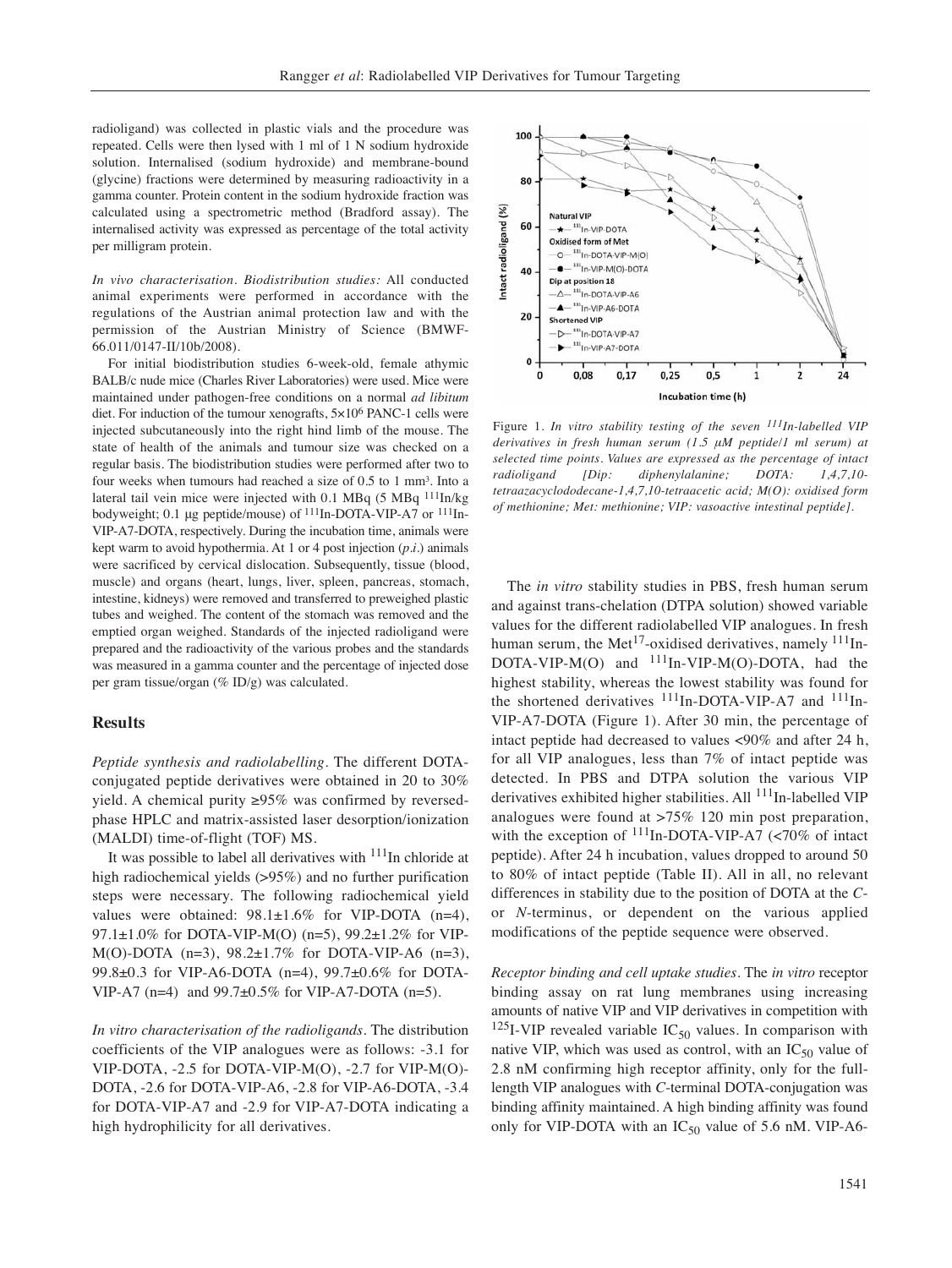

Figure 2. Cell uptake studies of different <sup>111</sup>In-labelled VIP analogues on VPAC<sub>1</sub> and VPAC<sub>2</sub> receptor-positive cells after 30 and 60 min incubation:<br><sup>111</sup>In-VIP-DOTA and <sup>111</sup>In-DOTA-VIP-A7 had a much higher cell upta *an impaired receptor affinity. For the blocking studies 10 μM native VIP was used. Values are expressed as means±standard deviation (n=5). [DOTA: 1,4,7,10-tetraazacyclododecane-1,4,7,10-tetraacetic acid; M(O): oxidised form of methionine; VIP: vasoactive intestinal peptide].*

|                      |       | Stability in PBS |      |      | Stability in DTPA |      | Stability in serum |              |     |  |  |  |
|----------------------|-------|------------------|------|------|-------------------|------|--------------------|--------------|-----|--|--|--|
| Incubation time (h)  | 0.5   | $\overline{2}$   | 24   | 0.5  | $\overline{2}$    | 24   | 0.5                | $\mathbf{2}$ | 24  |  |  |  |
| Natural VIP          |       |                  |      |      |                   |      |                    |              |     |  |  |  |
| <b>VIP-DOTA</b>      | 98.5  | 91.2             | 73.6 | 98.5 | 95.6              | 65.9 | 68.1               | 45.8         | 2.1 |  |  |  |
| Oxidised form of Met |       |                  |      |      |                   |      |                    |              |     |  |  |  |
| $DOTA-VIP-M(O)$      | 91.6  | 86.3             | 80.4 | 89.1 | 82.5              | 58.9 | 84.8               | 69.2         | 1.2 |  |  |  |
| VIP-M(O)-DOTA        | 95.0  | 89.2             | 75.5 | 94.2 | 78.7              | 59.6 | 89.9               | 73.1         | 3.7 |  |  |  |
| Dip at position 18   |       |                  |      |      |                   |      |                    |              |     |  |  |  |
| DOTA-VIP-A6          | 96.1  | 84.5             | 78.4 | 97.7 | 80.0              | 72.9 | 89.1               | 44.4         | 5.2 |  |  |  |
| VIP-A6-DOTA          | 100.0 | 89.4             | 79.2 | 95.1 | 82.7              | 62.6 | 59.5               | 37.7         | 2.9 |  |  |  |
| Shortened VIP        |       |                  |      |      |                   |      |                    |              |     |  |  |  |
| DOTA-VIP-A7          | 85.5  | 68.9             | 24.5 | 83.0 | 69.3              | 51.9 | 64.2               | 30.9         | 6.5 |  |  |  |
| VIP-A7-DOTA          | 92.3  | 90.5             | 83.9 | 95.0 | 95.0              | 76.2 | 51.0               | 36.4         | 3.5 |  |  |  |

Table II. *In vitro characteristics of different 111In-labelled VIP analogues. Values are expressed as the percentage of intact peptide.* 

Dip: diphenylalanine; DOTA: 1,4,7,10-tetraazacyclododecane-1,4,7,10-tetraacetic acid; DTPA: diethylenetriaminepentaacetic acid; M(O): oxidised form of methionine; Met: methionine; PBS: phosphate-buffered saline; VIP: vasoactive intestinal peptide.

DOTA, with Dip in position 18, exhibited a medium receptor binding (IC<sub>50</sub> value <50 nM). A low binding affinity was also found for VIP-M(O)-DOTA with Met(O) in position 17 (IC $_{50}$ ) value <100 nM). For all other derivatives with an *N*-terminal DOTA-conjugation [DOTA-VIP-M(O), DOTA-VIP-A6], as well as with the shortened peptide derivatives (DOTA-VIP-A7, VIP-A7-DOTA) the receptor binding characteristics were found to be strongly impaired by the structural changes  $(IC_{50})$ values >1000 nM).

The cell uptake studies using  $VPAC_1$  and  $VPAC_2$  receptorpositive cells showed variable results for the different VIP analogues (Figure 2). Interestingly, in  $VPAC_1$  cells, the highest uptake was found for  $^{111}$ In-DOTA-VIP-A7 (52.2 $\pm$ 4.8 and 84.6±0.8% of total activity/mg protein at 30 and 60 min after incubation) which showed a reduced receptor affinity in rat lung membranes. For 111In-VIP-DOTA (15.8±0.6% at 60 min) and  $^{111}$ In-VIP-A6-DOTA (19.5±1.2% at 60 min), a high cell uptake was also shown. Blocking studies with natural VIP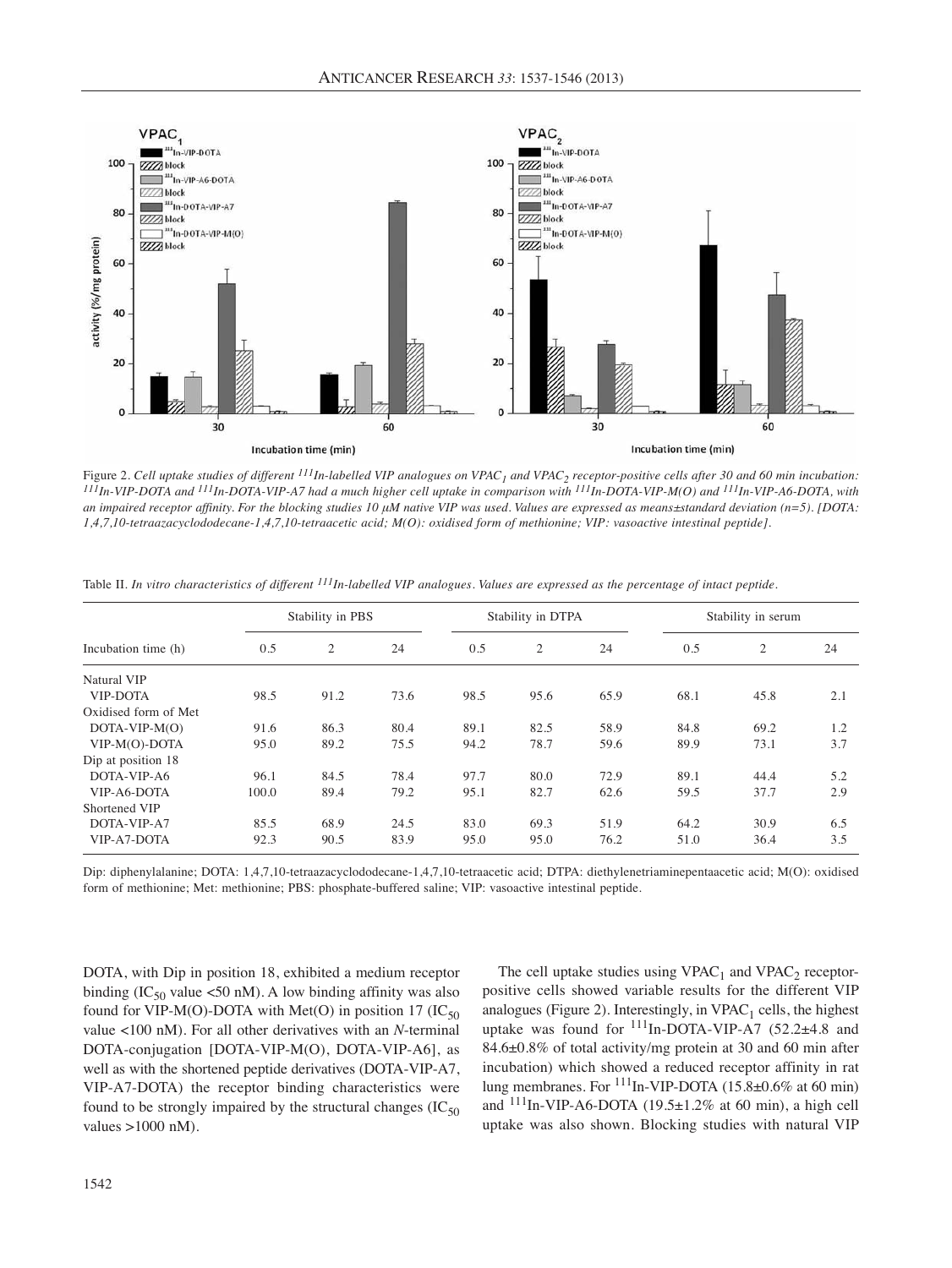resulted in a reduction of the uptake of <sup>111</sup>In-VIP-DOTA and  $111$ In-VIP-A6-DOTA by 67 to 82%, showing that this uptake was receptor specific. For <sup>111</sup>In-DOTA-VIP-A7, a lower reduction of the uptake (by 51 to 67%) was obtained by coincubation with natural VIP.  $^{111}$ In-DOTA-VIP-M(O) had a minor cell uptake of 3.3±0.2% at 60 min which was blocked by 71% by natural VIP. The cell internalisation into  $VPAC<sub>2</sub>$ cells was the highest for  $^{111}$ In-VIP-DOTA (53.7±9.3% and  $67.6\pm13.8\%$  at 30 and 60 min after incubation) and  $^{111}$ In-DOTA-VIP-A7 (27.8±1.3% and 47.7±8.7% at 30 and 60 min after incubation). In blocking studies, the uptake of  $111$ In-VIP-DOTA was reduced by up to 83%, whereas the uptake of <sup>111</sup>In-DOTA-VIP-A7 could not be reduced by more than 30%, indicating a highly nonspecific binding. <sup>111</sup>In-VIP-A6-DOTA led to a cell uptake of 11.5±1.6% after 60 min incubation which was blocked by up to 73% by co-incubation with natural VIP. Similarly as observed in VPAC<sub>1</sub> cells,  $^{111}$ In-DOTA-VIP-M(O) led to a minor cell uptake of  $3.1\pm0.6\%$  at 60 min which was again blocked by 71% by natural VIP. For 111In-labelled DOTA-VIP-A6, VIP-A7-DOTA and VIP-M(O)- DOTA, no specific or very low uptake  $\langle$ <1.5% of total activity/mg protein) and no differences between the two cell lines were found (data not shown).

*In vivo characterisation. Biodistribution studies:* To study the *in vivo* properties of the shortened VIP derivatives, an initial biodistribution study of  $^{111}$ In-DOTA-VIP-A7 and  $^{111}$ In-VIP-A7-DOTA using BALB/c nude mice bearing PANC-1 tumour xenografts was carried out (Table III).

For <sup>111</sup>In-DOTA-VIP-A7 and <sup>111</sup>In-VIP-A7-DOTA the major uptake of radioactivity at 1 hour *p.i.* was found in the kidneys. These values increased only slightly for both VIP-A7 derivatives at 4 hours *p.i.*. For <sup>111</sup>In-VIP-A7-DOTA the uptake in the liver was also high whereas <sup>111</sup>In-DOTA-VIP-A7 showed lower liver uptake. The amount of accumulated activity in the spleen was found to be two times higher for  $^{111}$ In-VIP-A7-DOTA at 1 h *p.i.* than for  $^{111}$ In-DOTA-VIP-A7 and even three times higher at 4 h *p.i.*. Blood levels of both VIP derivatives were low at approximately  $0.3\%$  ID/g. The nonspecific uptake in the other tissue/organs was comparable and was for all samples <3% ID/g. The uptake in the PANC-1 tumour xenograft was found to be strongly impaired, with values below  $1.5\%$  ID/g for both  $^{111}$ In-DOTA-VIP-A7 and <sup>111</sup>In-VIP-A7-DOTA.

#### **Discussion**

Targeting cell surface receptor-expressing tumour cells with radiolabelled peptides is a well-established method in nuclear medicine especially for the diagnosis and therapy of different tumour types. So far VIP has been used for a variety of clinical applications including the diagnosis of various tumours or neurodegenerative diseases (29).

Table III. *Biodistribution in PANC-1 tumour-bearing BALB/c nude mice of 111In-labelled DOTA-VIP-A7 and VIP-A7-DOTA 1 and 4 h after injection. Values are expressed as the percentage of injected dose per gram (means±standard deviation; n=12).*

|              | $111$ In-DOTA-VIP-A7 |                  | $111$ In-VIP-A7-DOTA |                  |  |  |  |  |  |
|--------------|----------------------|------------------|----------------------|------------------|--|--|--|--|--|
|              | 1 <sub>h</sub>       | 4 h              | 1 <sub>h</sub>       | 4 h              |  |  |  |  |  |
| <b>Blood</b> | $0.31 \pm 0.07$      | $0.07+0.01$      | $0.28 \pm 0.02$      | $0.15 \pm 0.04$  |  |  |  |  |  |
| Heart        | $0.91 \pm 0.17$      | $0.67 \pm 0.14$  | $0.93 \pm 0.07$      | $0.72 \pm 0.15$  |  |  |  |  |  |
| Lungs        | $0.74 \pm 0.03$      | $0.28 \pm 0.06$  | $1.92 \pm 0.26$      | $1.15 \pm 0.55$  |  |  |  |  |  |
| Kidneys      | $24.50 \pm 2.37$     | $25.70 \pm 5.60$ | $17.38 + 4.41$       | $20.25 \pm 5.04$ |  |  |  |  |  |
| Stomach      | $1.26 \pm 0.06$      | $1.34 \pm 0.30$  | $1.25 \pm 0.17$      | $1.16 \pm 0.55$  |  |  |  |  |  |
| Spleen       | $2.25 \pm 0.06$      | $3.77 \pm 1.87$  | $5.62 \pm 1.92$      | $9.95 \pm 3.19$  |  |  |  |  |  |
| Pancreas     | $1.79 \pm 0.64$      | $1.61 \pm 0.24$  | $1.22 \pm 0.20$      | $0.76 \pm 0.10$  |  |  |  |  |  |
| Liver        | $6.25 \pm 0.71$      | $8.38 \pm 1.15$  | $15.81 \pm 3.23$     | $19.86 \pm 5.66$ |  |  |  |  |  |
| Intestine    | $1.75 \pm 0.34$      | $1.82 \pm 0.05$  | $1.95 \pm 0.71$      | $1.22 \pm 0.32$  |  |  |  |  |  |
| PANC-1       | $1.17 \pm 0.39$      | $0.84 \pm 0.04$  | $1.08 \pm 0.22$      | $0.89 \pm 0.30$  |  |  |  |  |  |

DOTA: 1,4,7,10-tetraazacyclododecane-1,4,7,10-tetraacetic acid; VIP: vasoactive intestinal peptide.

Since VIP specifically binds mainly to  $VPAC_1$  receptors expressed at high densities on many tumour types, the aim of this study was to develop a novel radiolabelled VIP analogue derivatised with DOTA for radiometal-labelling with improved stability against enzymatic degradation *in vivo* and high specific binding to the  $VPAC_1$  receptor. The DOTAderivatised VIP analogues were radiolabelled with <sup>111</sup>In with high radiochemical yields (>97%) without need for further purification steps. The straightforward labelling procedure with  $111$ In presents a clear advantage compared to the complex labelling procedure of  $^{123}$ I-VIP (17).

For the design of new VIP analogues using chemical modifications such as truncation of the peptide sequence or substitution of individual amino acids with unnatural amino acids, it is also crucial to know the mechanism of the peptide binding to its corresponding receptor and how the sequential arrangement of amino acids along the peptide sequence influences the biological behaviour of the derivatives (30). Although the exact mechanism of VIP binding to its receptor is not yet known various authors claim that for binding of VIP to the VPAC<sub>1</sub> receptor, three residues  $(Arg^{14}, Lys^{15},$ Lys<sup>21</sup>) interact with the acidic receptor residues (Glu<sup>36</sup>, Asp<sup>68</sup>, Asp<sup>196</sup>) through electrostatic interactions (29, 31). As already mentioned,  $His<sup>1</sup>$ , as well as Phe<sup>6</sup>, of VIP play a general role in the biological activity of the peptide (32). Based on this knowledge, these residues were not changed within the sequence of the VIP derivatives under investigation. Two minor chemical modifications were attempted in the peptide structure of native VIP with the aim of improving the problems of *in vivo* stability caused by rapid proteolytic degradation. VIP analogues with modified amino acid sequence, resulting in a more stable peptide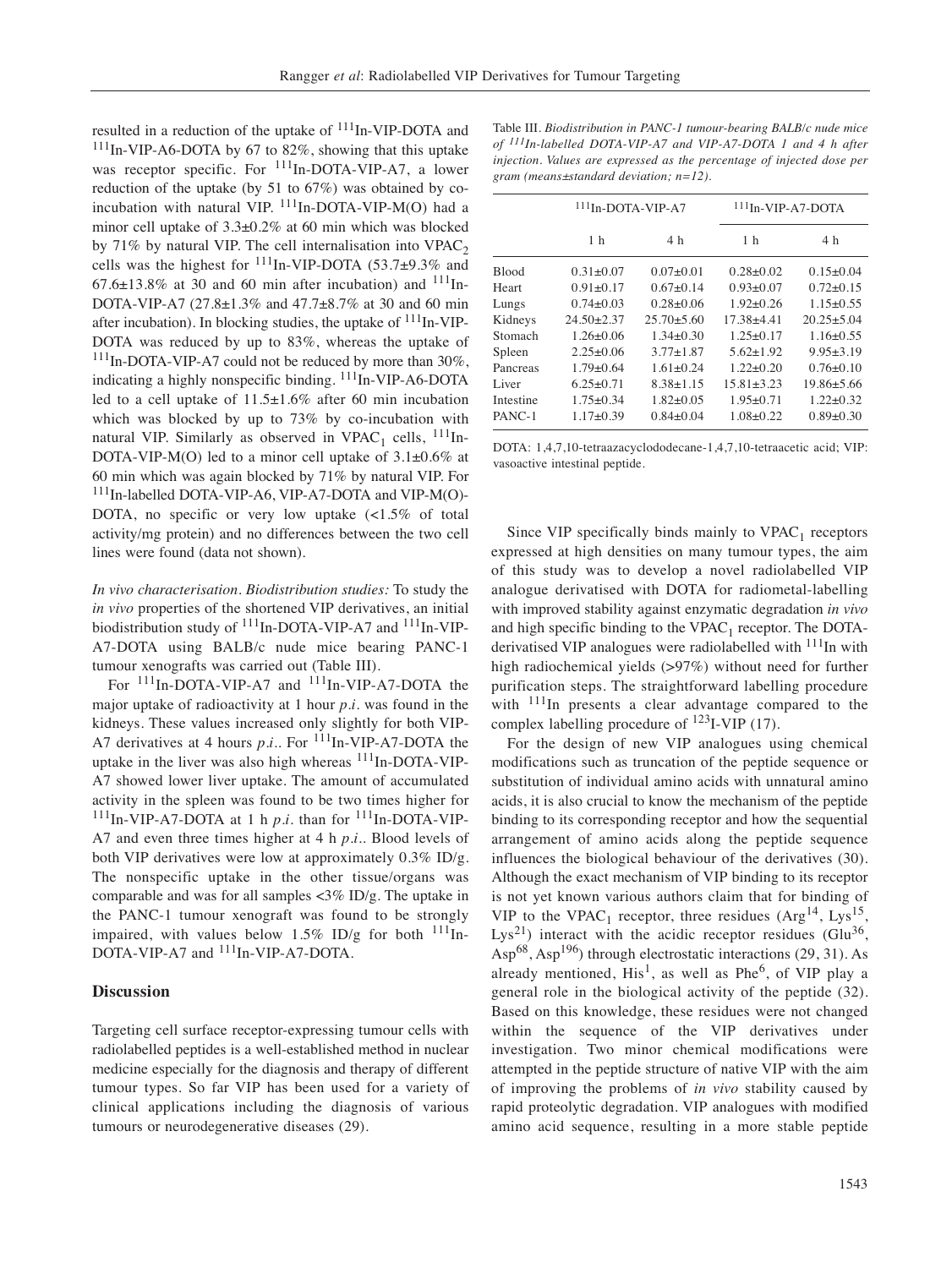conjugate, which could possibly be used as a therapeutic agent for bronchial asthma or for improved *in vivo* imaging of VIP-expressing tumours, have been reported by other groups and indicate the possibility of chemical modifications in position 17 and 18 (33-35). In the present study, oxidation of Met in position 17 in VIP-M(O) and substitution with Dip in position 18 in VIP-A6, however, actually reduced the receptor binding on rat lung membranes. Only when combined with *C*-terminal DOTA conjugation were peptide derivatives with reasonable binding affinity  $(IC_{50}$  value <50 to 100 nM) obtained. The abolishment of receptor binding for *N*-terminal DOTA-conjugation is in accordance with previous studies of Dangoor *et al.* (6), who showed that glycosylation of VIP near the *N*-terminal region (Ser<sup>2</sup>, Thr<sup>7</sup> or  $\text{Thr}^{11}$ ) resulted in a considerable loss of binding affinity. The random coil structure at the *N*-terminus of VIP was demonstrated as being crucial for biological activity and specific receptor recognition  $(36)$ .

For both the modifications applied in the present study, only minor chemical stabilisation against enzymatic degradation was found. Met oxidation seemed to be superior in stabilising the peptide analogue, whereas substitution with Dip had no effect on stability but also had a lower effect on receptor binding. The oxidation of Met in position 17 was reported to reduce the biological activity of VIP due to the disruption of the long α-helical structure of VIP (37). For these reasons, in the shortened VIP derivative VIP-A7, substitution with Dip in position 18 was chosen as the chemical modification. However, the receptor binding of both DOTA-VIP-A7 and VIP-A7-DOTA was strongly reduced (IC<sub>50</sub> value >1000 nM). This is in contrast to earlier studies reported by Tams *et al.*, showing a more than 300 fold improvement in binding affinity for truncated VIP derivatives with Dip in position 18 (38).

In the cell uptake studies using  $VPAC_1$  and  $VPAC_2$  receptorpositive cells, only with *C*-terminal DOTA-conjugated <sup>111</sup>In-VIP-DOTA and 111In-VIP-A6-DOTA was receptor-specific cell uptake observed in both cell lines, whereas  $^{111}$ In-VIP-M(O)-DOTA and 111In-VIP-A7-DOTA were not internalised. The low specific cell uptake of  $^{111}$ In-DOTA-VIP-M(O) and the high uptake of  $111$ In-DOTA-VIP-A7, especially in VPAC<sub>1</sub> cells (>80% of total activity/mg protein at 60 min after incubation), was an unexpected finding given the strongly impaired receptor affinity of all *N*-terminally DOTA-conjugated VIP derivatives. This high cell uptake seems rather to be related to a high nonspecific binding of <sup>111</sup>In-DOTA-VIP-A7 and could possibly explain why no displacement of  $^{125}$ I-VIP was observed for DOTA-VIP-A7 and VIP-A7-DOTA in the displacement assays on rat lung membranes.

In the biodistribution study performed in BALB/c nude mice bearing PANC-1 tumour xenografts, <sup>111</sup>In-DOTA-VIP-A7 and <sup>111</sup>In-VIP-A7-DOTA exhibited fast blood clearance. The main uptake was found in kidneys, with values of up to >20-25% ID/g. The uptake in spleen and liver of  $111$ In-DOTA-VIP-A7 was in the order of 2-8% ID/g and more pronounced for 111In-VIP-A7-DOTA (5-19% ID/g). The uptake values at 1 h *p.i.* in liver and kidneys were much higher than the uptake observed by Cheng *et al.* after administration of a full-length <sup>18</sup>F-labelled  $[R^{8,15,21}, L^{17}]$ -VIP analogue in nude mice bearing colorectal tumours (30). Although Cheng *et al.* also found the highest amount of accumulated activity to be in the kidneys, the uptake in the spleen was <0.5% ID/g and in the liver <1% ID/g. In contrast to this, Zhang *et al.* reported the highest uptake activity in liver (>55% ID/g) and lungs (>34% ID/g) at 4 h *p.i.* with a full-length  $^{64}$ Cu-labelled VIP derivative (22). The liver uptake of our tested VIP derivatives was only half as high and the lung uptake was also much lower  $\left(\frac{2\% \text{ ID/g}}{2}\right)$ . Reasons for the varying distribution patterns are not yet known but might be related to the different radionuclides used in the studies. The uptake in the PANC-1 tumour xenografts of both VIP-A7 derivatives was very low  $\left(\langle 1.5\% \text{ ID/g} \right)$ , which seems to be related to a combination of impaired receptor affinity and low stability against enzymatic degradation *in vivo*. The lack of *in vivo* uptake cannot be explained by a possible antagonistic activity of the shortened VIP derivative used in this study (38) because no clear specific binding was shown on  $VPAC_1$  receptor-expressing rat lung membranes. These results indicate that the full-length VIP sequence is required for high *in vivo* tumour targeting (22, 30).

# **Conclusion**

In this study, seven VIP analogues were synthesised and their stability and receptor binding affinity were characterised. The VIP analogues were labelled with  $111$ In to investigate the influence of different chemical modifications of the peptide sequence on stability against enzymatic degradation, receptor affinity, and cell uptake, as well as tumour targeting. Although all VIP derivatives were efficiently labelled with  $111$ In resulting in high radiochemical yields, their *in vitro* performance was only slightly improved compared to natural VIP. Only *C*terminal DOTA-conjugation seemed to provide derivatives with high binding affinity. Despite the unexpected finding of high cell uptake of 111In-DOTA-VIP-A7, an initial *in vivo* biodistribution study with <sup>111</sup>In-DOTA-VIP-A7 and <sup>111</sup>In-VIP-A7-DOTA revealed no specific tumour targeting. Overall these data show the substantial challenges in the design of new VIP derivatives and indicate that in the development of alternative VIP derivatives for various applications in nuclear medicine, the chemical group used for radiolabelling should be preferentially conjugated at the *C*-terminus, whereas chemical modifications and truncation of the amino acid sequence with the aim of increasing the stability against enzymatic degradation and potentially also limit the high side effects *in vivo* need to be studied in more detail.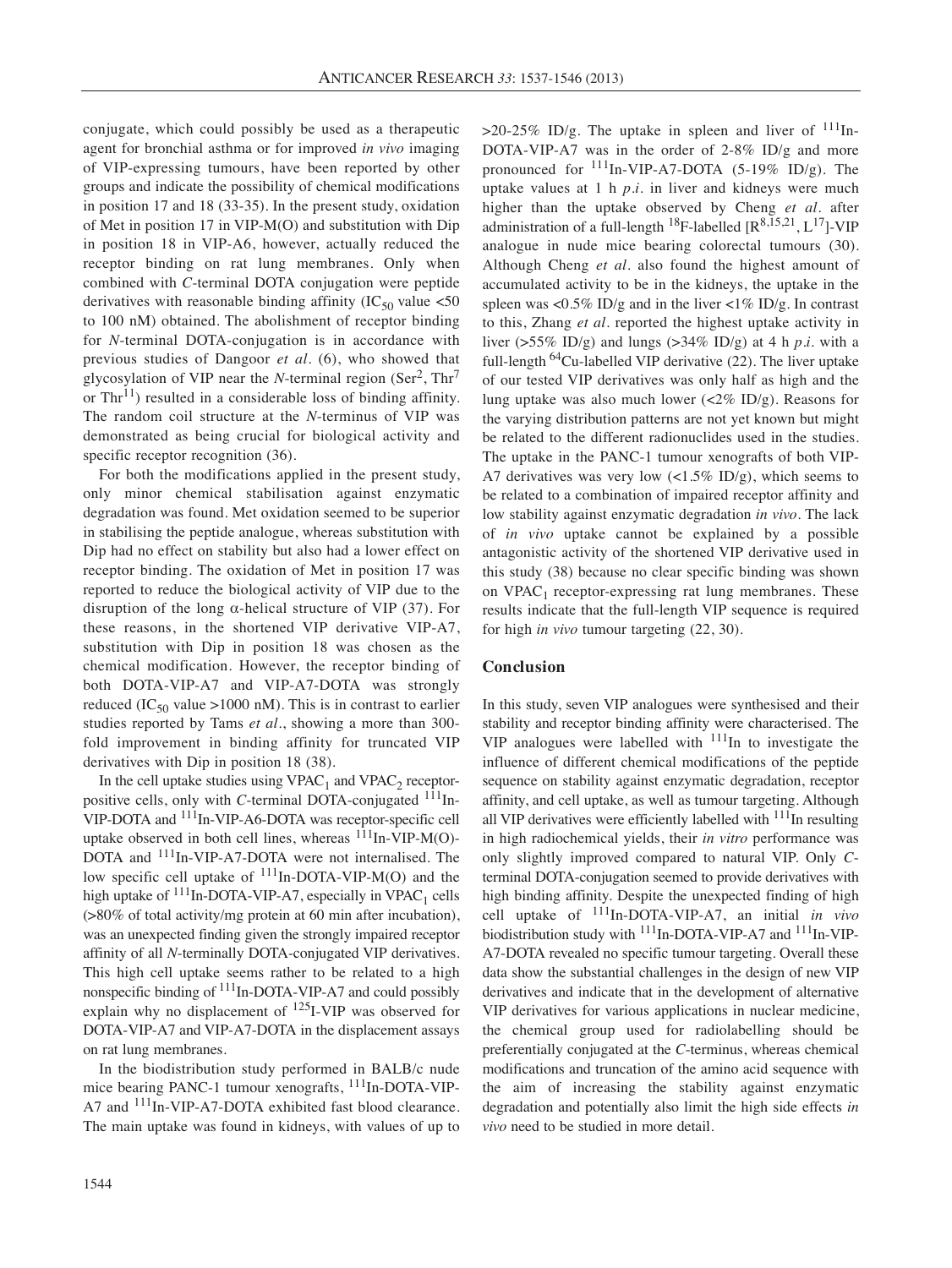#### **Acknowledgements**

The Authors report no conflict of interest and are alone responsible for the content and writing of this article.

The Austrian Nano-Initiative co-financed this work as part of the Nano-Health project (number 0200), the subprojects NANO-NUC were financed by the Austrian FWF (Fonds zur Foerderung der Wissenschaftlichen Forschung; number N208-NAN) and NANO-LIPO was financed by the Austrian Research Promotion Agency FFG (project Nano-Health; number 819721).

## **References**

- 1 Dagar S, Krishnadas A, Rubinstein I, Blend MJ and Onyüksel H: VIP grafted sterically stabilized liposomes for targeted imaging of breast cancer: *in vivo* studies. J Control Release *91(1- 2)*: 123-133, 2003.
- 2 de Jong M, Breeman WA, Kwekkeboom DJ, Valkema R and Krenning EP: Tumor imaging and therapy using radiolabeled somatostatin analogues. Acc Chem Res *42(7)*: 873-880, 2009.
- 3 Said SI and Mutt V: Polypeptide with broad biological activity: Isolation from small intestine. Science *169*: 1217-1218, 1970.
- 4 Virgolini I, Raderer M, Kurtaran A, Angelberger P, Banyai S, Yang Q, Li S, Banyai M, Pidlich J, Niederle B, Scheithauer W and Valent P: Vasoactive intestinal peptide-receptor imaging for the localization of intestinal adenocarcinomas and endocrine tumors. N Engl J Med *331(17)*: 1116-1121, 1994.
- 5 Cheng KT and Thakur ML: HSDAVFTDNYTKLRKQ-NIe-AVKK-(3-OCH3,4-OH)-FLNSSV-GABA-L-(Dap-(BMA)2)- 64Cu. MICAD 2008.
- 6 Dangoor D, Biondi B, Gobbo M, Vachutinski Y, Fridkin M, Gozes I and Rocchi R: Novel glycosylated VIP analogs: Synthesis, biological activity, and metabolic stability. J Pept Sci *14(3)*: 321-328, 2008.
- 7 Moody TW, Leyton J, Unsworth E, John C, Lang L and Eckelman WC: (Arg15, Arg21) VIP: evaluation of biological activity and localization to breast cancer tumors. Peptides *19(3)*: 585-592, 1998.
- 8 Reubi JC: Peptide receptors as molecular targets for cancer diagnosis and therapy. Endocr Rev *24(4)*: 389-427, 2003.
- 9 Virgolini I, Kurtaran A, Raderer M, Leimer M, Angelberger P, Havlik E, Li S, Scheithauer W, Niederle B, Valent P and Eichler H-G: Vasoactive intestinal peptide receptor scintigraphy. J Nucl Med *36(10)*: 1732-1739, 1995.
- 10 Wei Y and Mojsov S: Multiple human receptors for pituitary adenylyl cyclase-activating polypeptide and vasoactive intestinal peptide are expressed in a tissue-specific manner. Ann NY Acad Sci *805*: 624-627, 1996.
- 11 Adamou JE, Aiyar N, Van Horn S and Elshourbagy NA: Cloning and functional characterization of the human vasoactive intestinal peptide (VIP)-2 receptor. Biochem Biophys Res Commun *209(2)*: 385-392, 1995.
- 12 Virgolini I, Yang Q, Li S, Angelberger P, Neuhold N, Niederle B, Scheithauer W and Valent P: Cross-competition between vasoactive intestinal peptide and somatostatin for binding to tumor cell membrane receptors. Cancer Res *54(3)*: 690-700, 1994.
- 13 Reubi JC: Neuropeptide receptors in health and disease: The molecular basis for *in vivo* imaging. J Nucl Med *36(10)*: 1825- 1835, 1995.
- 14 Fani M, Maecke HR and Okarvi SM: Radiolabeled peptides: Valuable tools for the detection and treatment of cancer. Theranostics *2(5)*: 481-501, 2012.
- 15 Kothari K, Prasad S, Korde A, Mukherjee A, Mathur A, Jaggi M, Venkatesh M, Pillai AM, Mukherjee R and Ramamoorthy N: 99mTc(CO)3-VIP analogues: Preparation and evaluation as tumor-imaging agent. Appl Radiat Isot *65(4)*: 382-386, 2007.
- 16 Reubi JC, Waser B, Laissue JA and Gebbers JO: Somatostatin and vasoactive intestinal peptide receptors in human mesenchymal tumors: *in vitro* identification. Cancer Res *56(8)*: 1922-1931, 1996.
- 17 Thakur ML, Marcus CS, Saeed S, Pallela V, Minami C, Diggles L, Pham HL, Ahdoot R, Kalinowski EA and Moody T: Imaging tumors in humans with 99mTc-VIP. Ann NY Acad Sci *921*: 37- 44, 2000.
- 18 Gotthardt M, Boermann OC, Behr TM, Béhé MP and Oyen WJ: Development and clinical application of peptide-based radiopharmaceuticals. Curr Pharm Des *10(24)*: 2951-63, 2004.
- 19 Rao PS, Thakur ML, Pallela V, Patti R, Reddy K, Li H, Sharma S, Pham HL, Diggles L, Minami C and Marcus CS: 99mTc labeled VIP analog: Evaluation for imaging colorectal cancer. Nucl Med Biol *28(4)*: 445-450, 2001.
- 20 Tolmachev V and Stone-Elander S: Radiolabelled proteins for positron-emission tomography: Pros and cons of labelling methods. Biochim Biophys Acta *1800(5)*: 487-510, 2010.
- 21 Thakur ML, Aruva MR, Gariepy J, Acton P, Rattan S, Prasad S, Wickstrom E and Alavi A: PET imaging of oncogene overexpression using 64Cu-vasoactive intestinal peptide (VIP) analog: Comparison with 99mTc-VIP analog. J Nucl Med *45(8)*: 1381-1389, 2004.
- 22 Zhang K, Aruva MR, Shanthly N, Cardi CA, Rattan S, Patel C, Kim C, McCue PA, Wickstrom E and Thakur ML: PET imaging of VPAC1 expression in experimental and spontaneous prostate cancer. J Nucl Med *49(1)*: 112-121, 2008.
- 23 Van Den Bossche B and Van de Wiele C: Receptor imaging in oncology by means of nuclear medicine: Current status. J Clin Oncol *22(17)*: 3593-3607, 2004.
- 24 Domschke S, Domschke W, Bloom SR, Mitznegg P, Mitchell SJ, Lux G and Strunz U: Vasoactive intestinal peptide in man: Pharmacokinetics, metabolic and circulatory effects. Gut *19(11)*: 1049-1053, 1978.
- 25 Stark B, Debbage P, Andreae F, Mosgoeller W and Prassl R: Association of vasoactive intestinal peptide with polymer-grafted liposomes: Structural aspects for pulmonary delivery. Biochim Biophys Acta *1768(3)*: 705-714, 2007.
- 26 Ortner A, Wernig K, Kaisler R, Edetsberger M, Hajos F, Köhler G, Mosgoeller W and Zimmer A: VPAC receptor-mediated tumor cell targeting by protamine-based nanoparticles. J Drug Target *18(6)*: 457-467, 2010.
- 27 Chakder S and Rattan S: The entire vasoactive intestinal polypeptide molecule is required for the activation of the vasoactive intestinal polypeptide receptor: Functional and binding studies on opossum internal anal sphincter smooth muscle. J Pharmacol Exp Ther *266(1)*: 392-399, 1993.
- 28 Onoue S, Ohmori Y, Matsumoto A, Yamada S, Kimura R, Yajima T and Kashimoto K: Structure activity relationship of synthetic truncated analogues of vasoactive intestinal peptide (VIP): An enhancement in the activity by a substitution with arginine. Life Sci *74(12)*: 1465-1477, 2004.